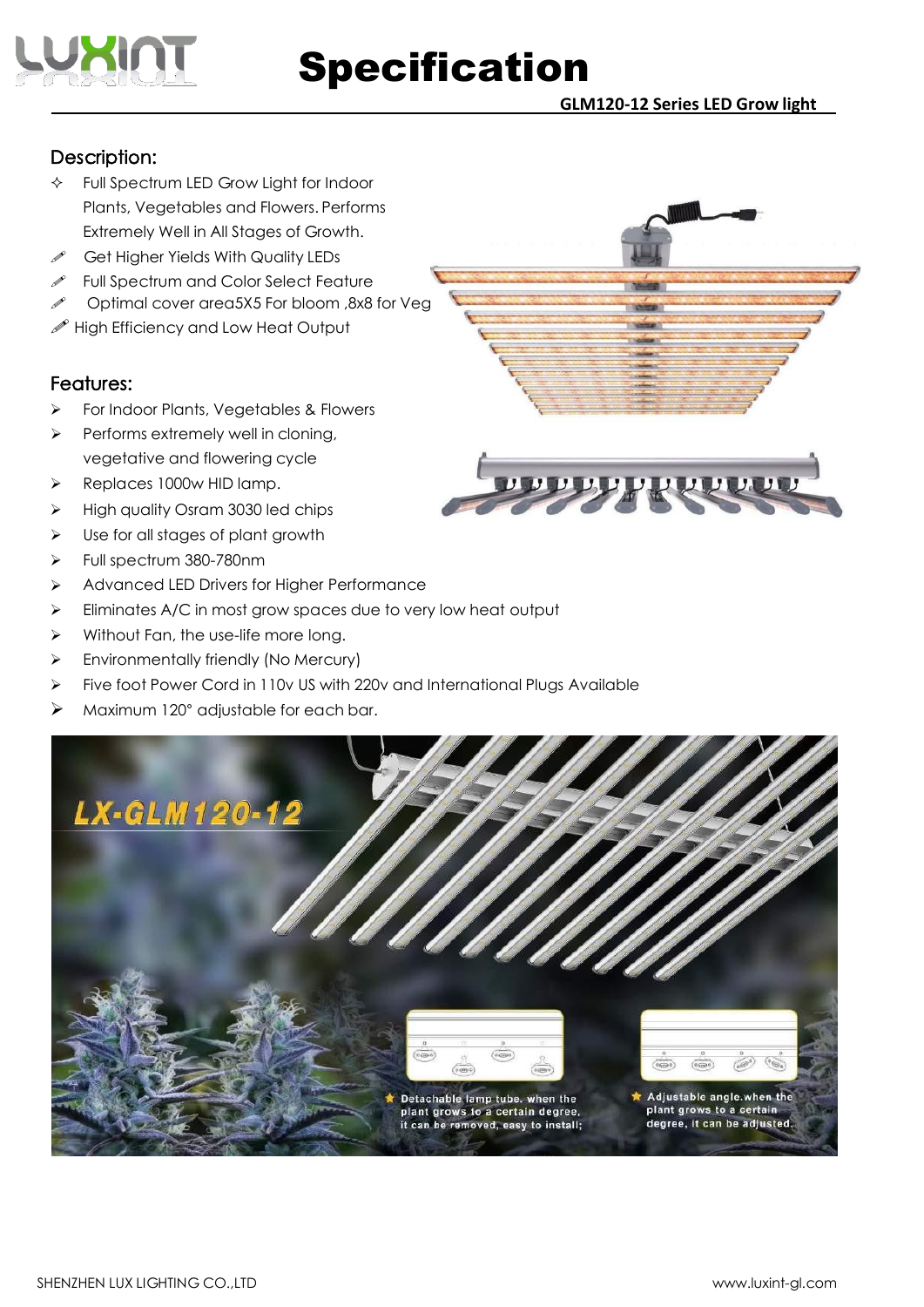

## Specification:

| Part Number                                                                                                   | LX-GLM120-12                          |  |  |  |  |
|---------------------------------------------------------------------------------------------------------------|---------------------------------------|--|--|--|--|
| <b>LED Wattage</b>                                                                                            | 720W                                  |  |  |  |  |
| Real power draw:                                                                                              | 680w                                  |  |  |  |  |
| Input voltage                                                                                                 | AC 100-277V/ 50-60HZ                  |  |  |  |  |
| LED Chip                                                                                                      | Osram top-bin white with enhanced red |  |  |  |  |
| PPF                                                                                                           | 1700umol/s                            |  |  |  |  |
| Efficacy                                                                                                      | $2.6 \mu$ mol/J                       |  |  |  |  |
| Spectrum:                                                                                                     | Full Spectrum                         |  |  |  |  |
| IP Rating<br><b>IP54</b>                                                                                      |                                       |  |  |  |  |
| <b>Working Environment</b><br>-40℃ to +50℃,15%~90%RH                                                          |                                       |  |  |  |  |
| Storing Condition<br>$-40^{\circ}$ C ~ +65 $^{\circ}$ C                                                       |                                       |  |  |  |  |
| Power Factor                                                                                                  | >0.9                                  |  |  |  |  |
| ALUMINUM + PC lens + PC cover<br>Housing material                                                             |                                       |  |  |  |  |
| Product size<br>L100cm X W100cm (39.37in x 39.37inch)                                                         |                                       |  |  |  |  |
| Mounting Height                                                                                               | ≥12" (30.48cm) Above Canopy           |  |  |  |  |
| Thermal Management                                                                                            | Passive                               |  |  |  |  |
| Optics                                                                                                        | 120°                                  |  |  |  |  |
| Lifespan                                                                                                      | >54000hrs                             |  |  |  |  |
| Warranty                                                                                                      | 3 Years                               |  |  |  |  |
| Horticultural ETL and DLC certified, CE, Rosh, LM-79, IES, ISTMT, TM21 Test<br><b>Report and Certificates</b> |                                       |  |  |  |  |

#### Attention please:

- Extremely bright, do not look directly at the LED bulbs when the light is working.

- No extra ballast is needed.
- Can be controlled by Timer.Add a timer switch.
- -Easy to connect ,one main switch to control multiple lights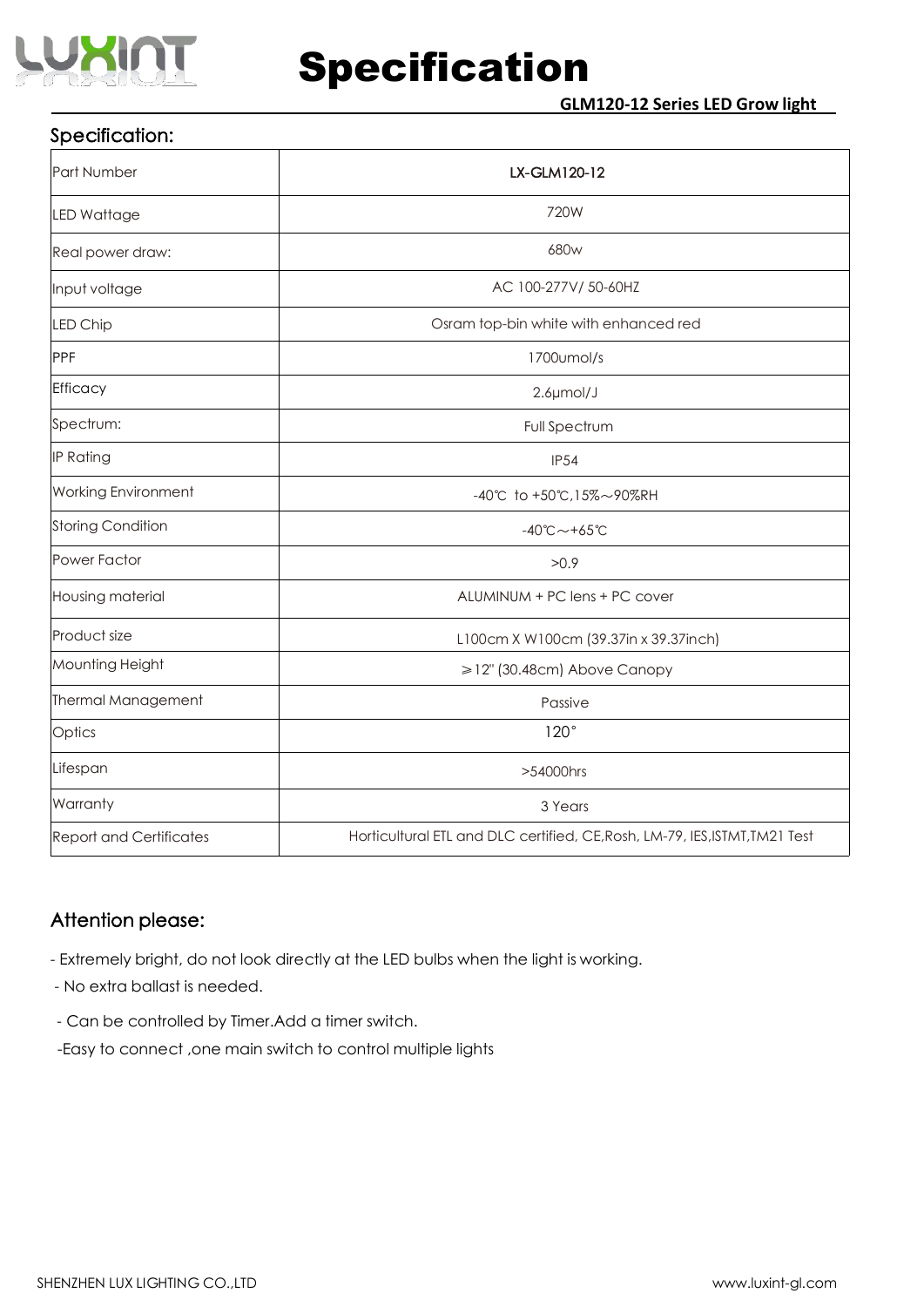

**GLM120-12 Series LED Grow light**

### Horizontal Coverage Area:



### PPFD data:

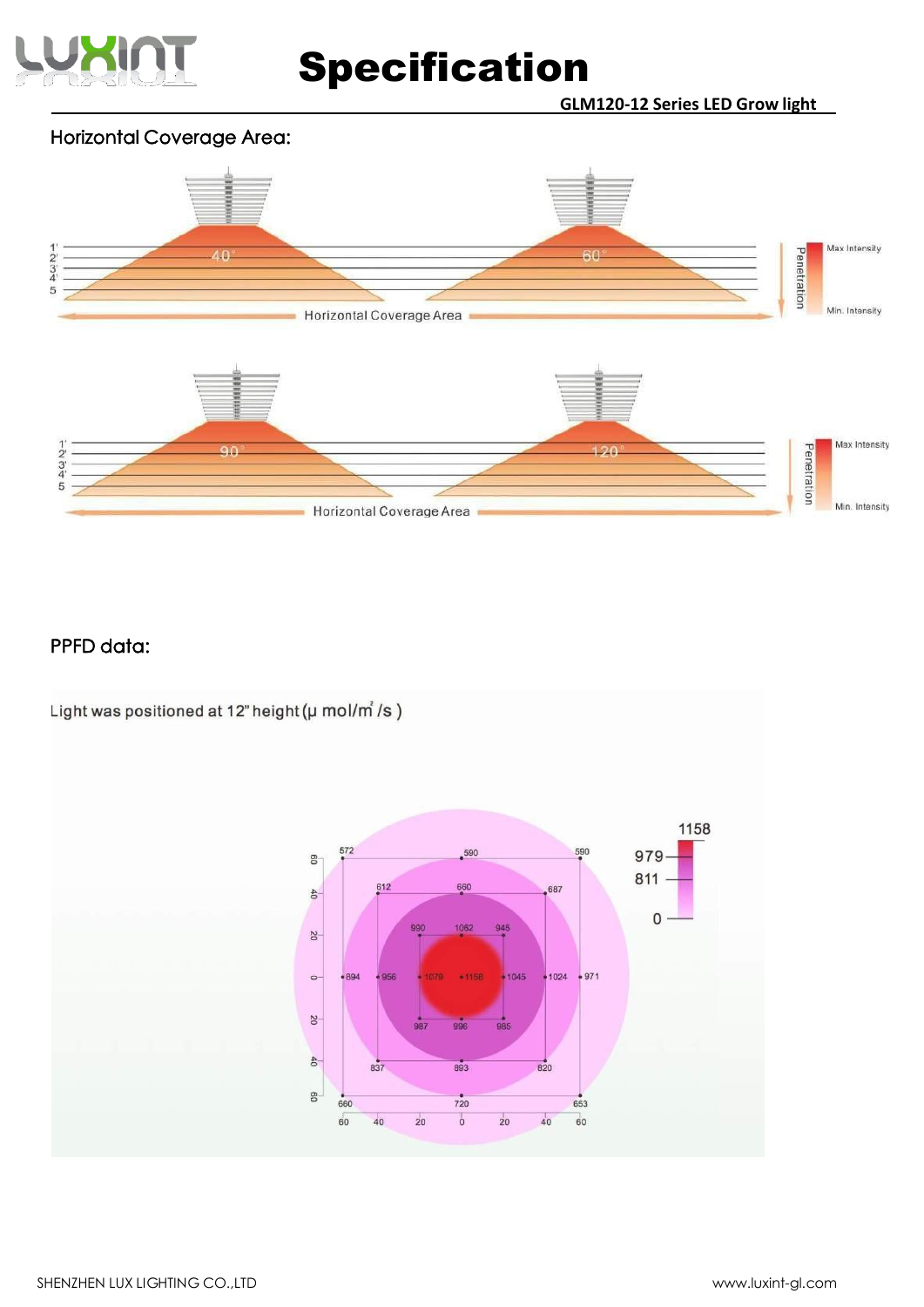

**GLM120-12 Series LED Grow light**

## Spectrogram /PPF test data:

|           | PPF: 1664.68u mol/s<br>PPF(400-500nm)<br>256.09 u mol/s<br>PPF(500-600nm)<br>691.51u mol/s<br>PPF(600-700nm)<br>717.08 u mol/s                                                                                                               |                                                                                                                         |
|-----------|----------------------------------------------------------------------------------------------------------------------------------------------------------------------------------------------------------------------------------------------|-------------------------------------------------------------------------------------------------------------------------|
|           | <b>V SPR3000 Spectroradioneter</b><br>Spectroradiometric Parameters<br><b>Electric Parameters</b><br>Ra<br>SDCM BandWidth Dominant.W Purity Reference<br><b>CCT</b><br>Flux<br>v                                                             | $\Box$<br>PF                                                                                                            |
| Data List | A<br>w<br>v<br>$\mathbf{x}$<br>110.06<br>6.1684<br>678.21<br>0.4046<br>0.3745<br>3376<br>89.2<br>68553.84<br>157.5<br>$0.3410$ E<br>583.0<br>$\widetilde{\mathbf{u}}$<br>$\overline{\phantom{a}}$<br>CIE1931 Chromaticity Diagram<br>640.9nm | Lum. Eff<br>0.9990<br>101.081<br>Other Parameters                                                                       |
|           | 0.4<br>0.6<br>0.2<br>0.8<br>1<br>0.8<br><b>SDCM</b><br>8.<br>0.6<br>6.                                                                                                                                                                       | Duv:-0.00712<br>$\overline{ }$<br>PAR:346.70W<br>PPF:1664.68 µ mol/<br>PPF[400-500]:<br>256.09 µ mol/s<br>PPF[500-600]: |
| Flash     | L.<br>0.4<br>$\overline{a}$                                                                                                                                                                                                                  | 691.51 µ mol/s<br>PPF[600-700]:<br>717.08 µ mol/s<br><b>Rf:84</b><br>Rg:103<br><b>Re:86</b>                             |
|           | 0.2<br>0<br>425<br>500<br>575<br>650<br>350<br>725<br>800<br>у<br>X<br>$\bf{0}$<br>82<br>$\blacktriangleright$                                                                                                                               | $R1 = 90$<br>$R2 = 93$<br>$R3 = 95$<br>$PA = 89$<br>R5=90<br>$\blacksquare$                                             |
|           | WL<br>Start WL<br>Filter<br><b>SPE</b><br>Spe.Gain<br>REF<br>Ref.Gain<br>HV Gain<br>800<br>380<br><b>SENSING</b><br>131<br>14<br>65535<br>$\overline{\mathbf{4}}$<br>$\overline{\phantom{a}}$<br>$\overline{\phantom{a}}$<br>I<br>٠          | End WL<br>Step<br>780<br>5.0                                                                                            |
| Spectrum  | Nominal CCT Manual<br>Sample<br>Calibrate<br>Options<br>$\blacksquare$<br>Measure<br>Electric<br>Temp.(°C)<br>Aux.Lamp<br>Compare<br>Model No.<br>Stop<br>Zero<br>Operator Wade<br>Humidity(%)                                               | File<br>Print<br>Exit                                                                                                   |

The data are for reference only.